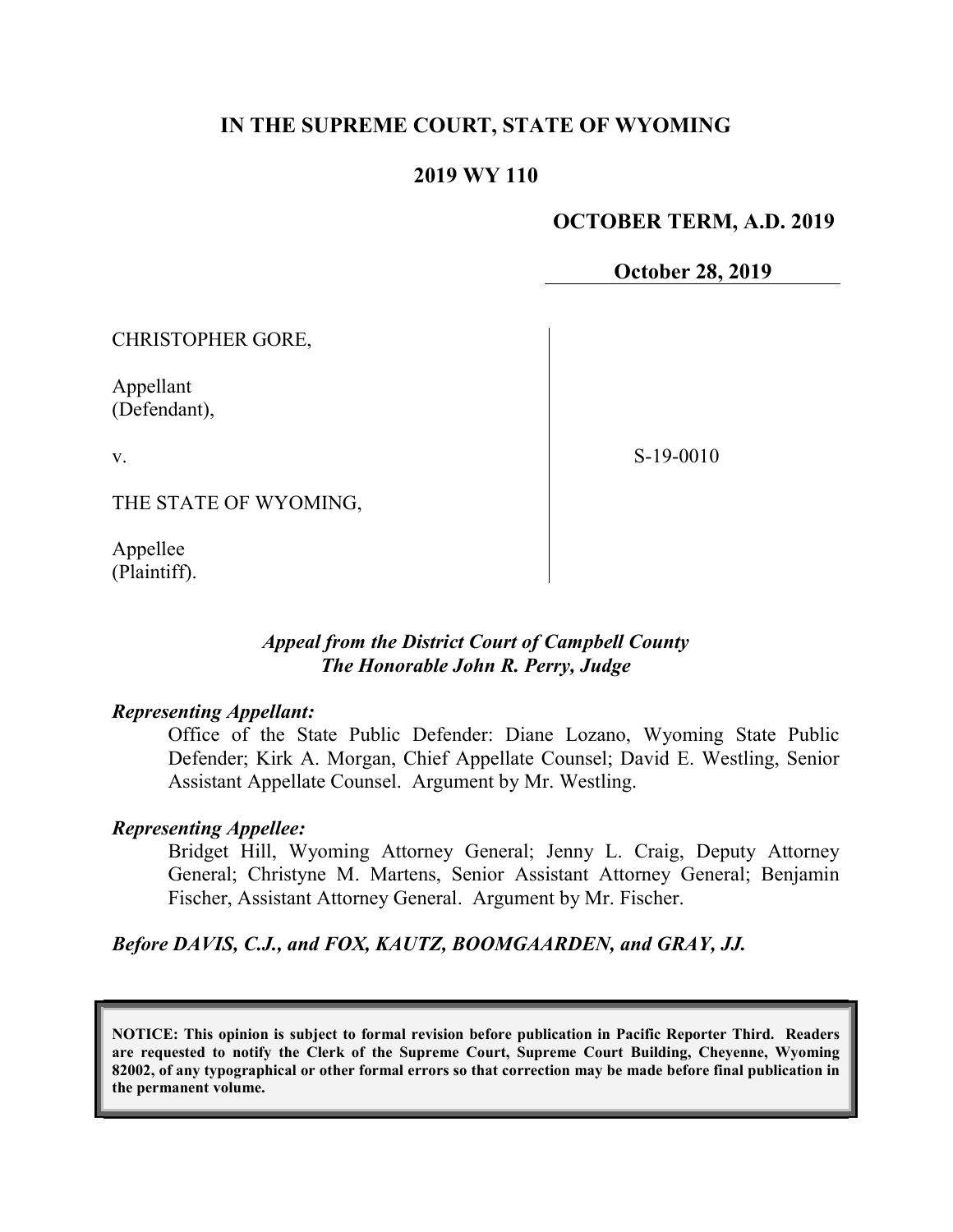# GRAY, Justice.

 $\overline{a}$ 

[¶1] Christopher Gore agreed to renovate a home and to use materials separately purchased by the homeowners as a reduction to his bid price. He later took the materials to a retailer and, in two different transactions, returned them for more than \$1000. Following a bench trial, the district court convicted Mr. Gore of one count of felony theft. Mr. Gore argues that the evidence was insufficient to establish that he intentionally stole the materials and that the district court erred in aggregating the returns to arrive at a felony dollar amount without an explicit finding of a "common scheme." We affirm.

## ISSUES

[¶2] Mr. Gore raises two issues on appeal:

- 1. Was the evidence sufficient to establish that Mr. Gore intentionally stole the property?
- 2. Was an explicit finding of a common scheme required to aggregate the value of the stolen property?

# **FACTS**

[¶3] Brigitte and Mark McClintock planned to renovate a townhouse they owned in Gillette, Wyoming. They purchased materials because they intended to do the work themselves. Eventually, they decided to hire a general contractor to complete the job and contacted Mr. Gore.<sup>1</sup> He offered to complete the renovation for \$30,000. The McClintocks negotiated, asking him to use the materials they had previously purchased as an offset to the bid price. Mr. Gore agreed and entered into a renovation contract with the McClintocks for \$28,000, which included all materials and labor, payable in advance.

[¶4] Almost immediately problems arose. Mr. Gore demanded more money. He required the McClintocks to purchase additional materials and refused to explain why the purchases were not covered by the contract. He barred the McClintocks from the work site after they expressed dissatisfaction with his work.

[¶5] Things came to a head when Mr. Gore claimed one of his workers had been injured on the job. Concerned about the safety of the work site, the McClintocks contacted the city of Gillette and the city conducted an inspection. The city identified five building code violations and ordered the work cease and desist.

 $<sup>1</sup>$  Mr. Gore represented himself as a general contractor but was not a licensed general contractor.</sup>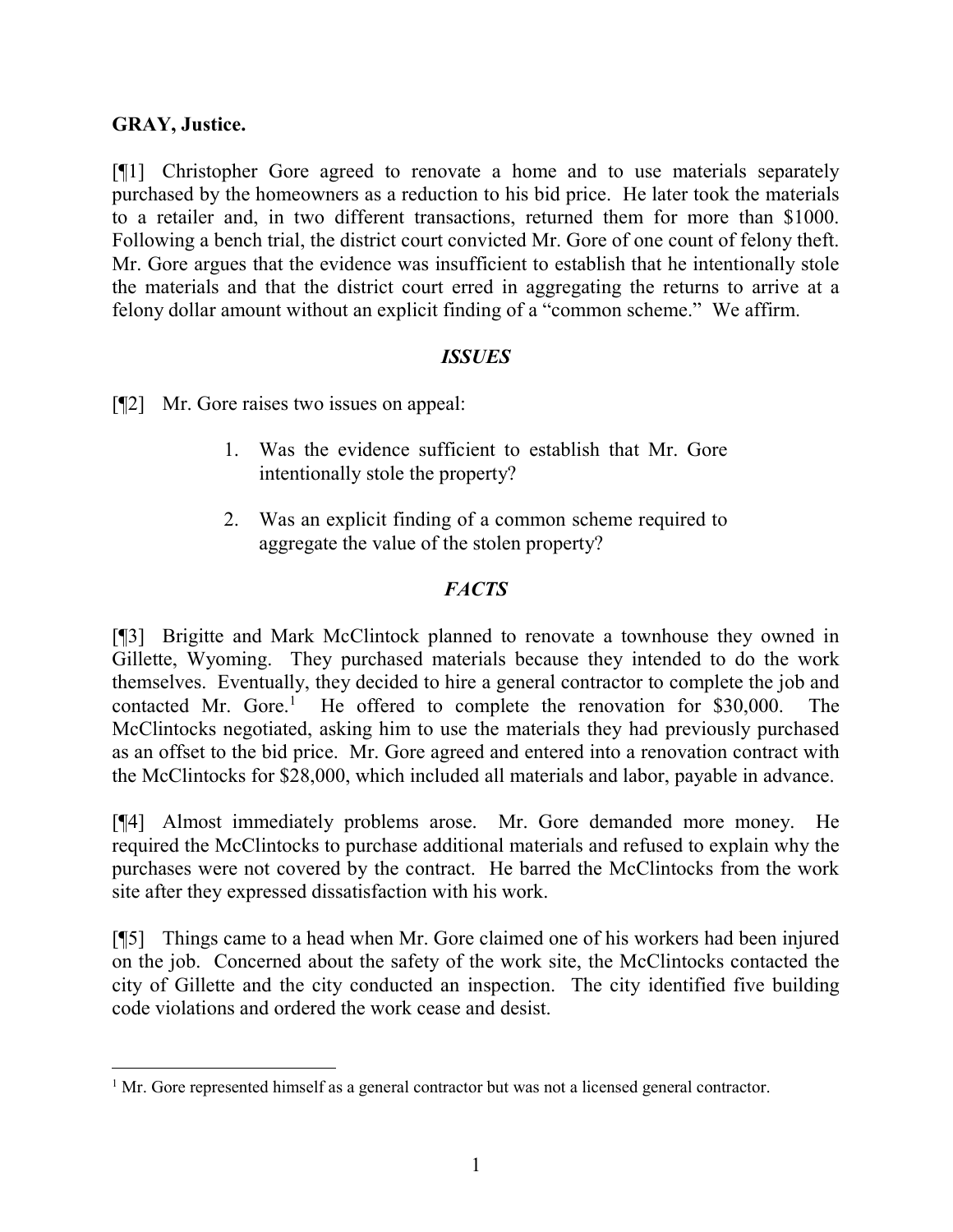[¶6] On the same day the cease and desist order issued, Ms. McClintock performed a walk-through of the property, where she observed the materials she and her husband had purchased along with other construction materials. The next day most of these were gone.

[¶7] An investigation revealed that Mr. Gore had taken the materials from the property, including those belonging to the McClintocks. He returned the McClintocks' materials to a retailer in exchange for money on December 15, 2016, in two separate transactions. One return occurred at 7:24 p.m. and the other at 7:29 p.m. Together, the returns totaled more than  $$1000.<sup>2</sup>$ 

[¶8] Following a bench trial, the district court found Mr. Gore guilty of felony theft of property over \$1000 under Wyoming Statutes §§ 6-3-402(a), (c)(i), and 6-3-410 and sentenced him to serve between eighteen and thirty-six months of incarceration. The district court suspended the sentence in favor of five years of supervised probation. The court required Mr. Gore to pay restitution to the McClintocks and a \$10,000 fine. Mr. Gore timely appealed.

# DISCUSSION

## I. Was the evidence sufficient to establish that Mr. Gore intentionally stole the property?

## A. Standard of Review

 $\overline{a}$ 

[¶9] In reviewing a claim that the evidence was not sufficient to support a guilty verdict after a bench trial, we apply the same standards used for a verdict after a jury trial. Faubion v. State, 2010 WY 79, ¶ 12, 233 P.3d 926, 929 (Wyo. 2010); Tennant v. State, 776 P.2d 761, 763 (Wyo. 1989).

> We examine and accept as true the State's evidence and all reasonable inferences which can be drawn from it. We do not consider conflicting evidence presented by the defendant. We do not substitute our judgment for that of the jury; rather, we determine whether a jury could have reasonably concluded each of the elements of the crime was proven beyond a reasonable doubt.

<sup>&</sup>lt;sup>2</sup> Theft under Wyo. Stat. Ann. § 6-3-402(c) is a felony "if the value of the property is one thousand dollars (\$1,000.00) or more" and is treated as a misdemeanor "if the value of the property is less than one thousand dollars (\$1,000.00)." Wyo. Stat. Ann. § 6-3-402(c)(i), (iii) (LexisNexis 2019).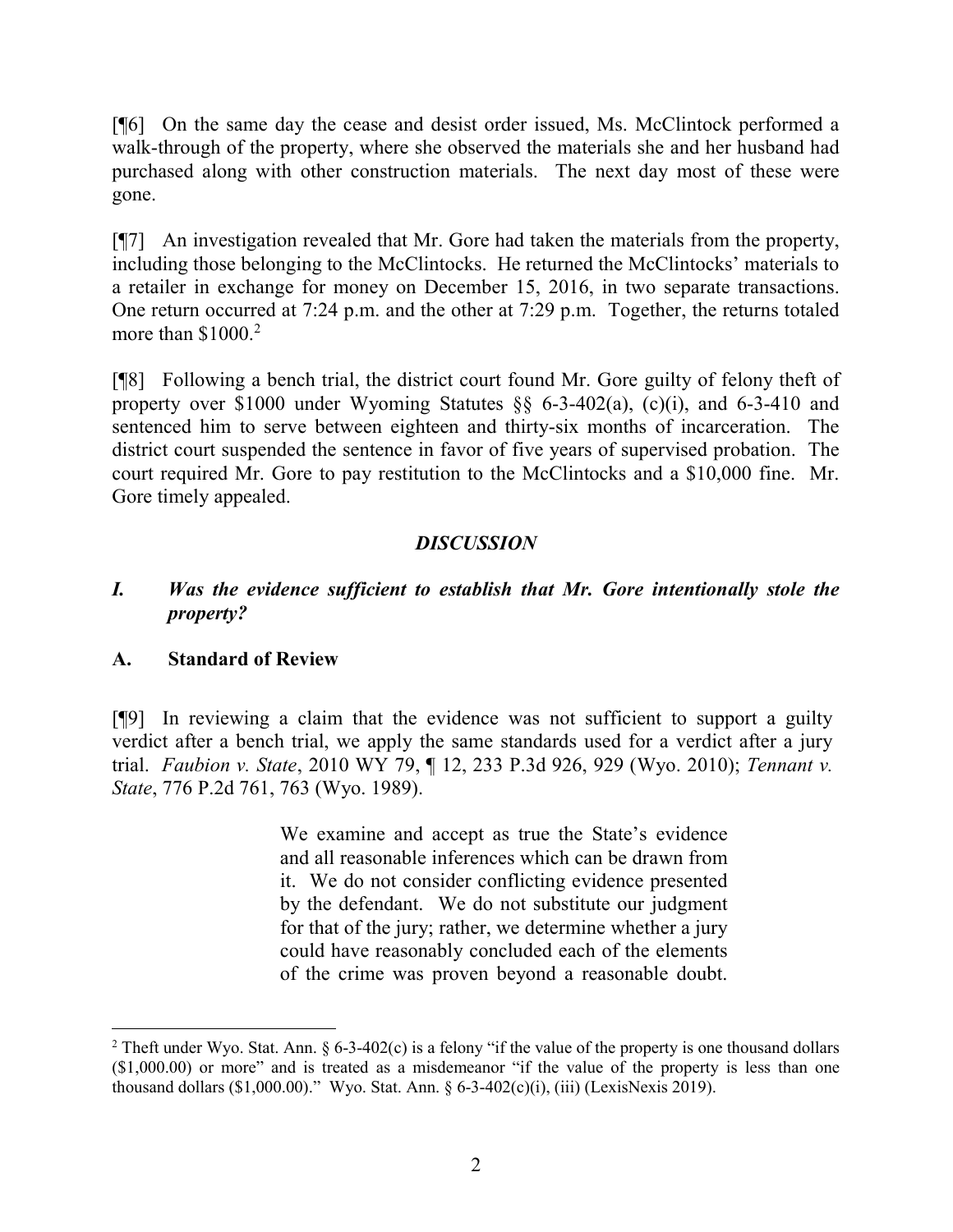This standard applies whether the supporting evidence is direct or circumstantial.

Mraz v. State, 2016 WY 85, ¶ 18, 378 P.3d 280, 286 (Wyo. 2016) (citations omitted).

The question for this Court is not whether the evidence was sufficient to establish guilt beyond a reasonable doubt, rather it is whether the evidence could reasonably support such a finding by the factfinder. Id. ¶ 19, 378 P.3d at 296.

Mathewson v. State, 2018 WY 81,  $\P$  15–16, 431 P.3d 1121, 1124 (Wyo. 2018).

## B. Discussion

[¶10] "A person is guilty of theft if he knowingly takes or exercises unauthorized control over or makes an unauthorized transfer of an interest in the property of another person with the purpose of depriving the other person of the property." Wyo. Stat. Ann. § 6-3-402(a) (LexisNexis 2019). Mr. Gore does not dispute that he returned the McClintocks' materials to a retailer for more than \$1000. Instead, he claims that because he believed the materials became his on execution of the contract, he thought he was exchanging property that belonged to him and was acting in good faith without the intent to deprive the McClintocks of their property.

[ $[$ [11] As we stated in *Toth v. State*:

Conviction with respect to a crime involving an element of specific intent requires the State to prove that the defendant intended to commit some further act, or achieve some additional purpose, beyond the prohibited conduct itself. A jury may properly infer larcenous intent from circumstantial evidence, such as the defendant's words and conduct. The wrongful taking of another's property with no apparent intention of returning it, and in the absence of any explanatory circumstances can support a finding of intent to deprive. The State is not required to produce direct evidence of the defendant's intent to deprive, because that would impose a nearly impossible burden to satisfy in many cases.

Toth v. State, 2015 WY 86A, ¶ 16, 353 P.3d 696, 702–03 (Wyo. 2015) (citations, footnote, and quotation marks omitted).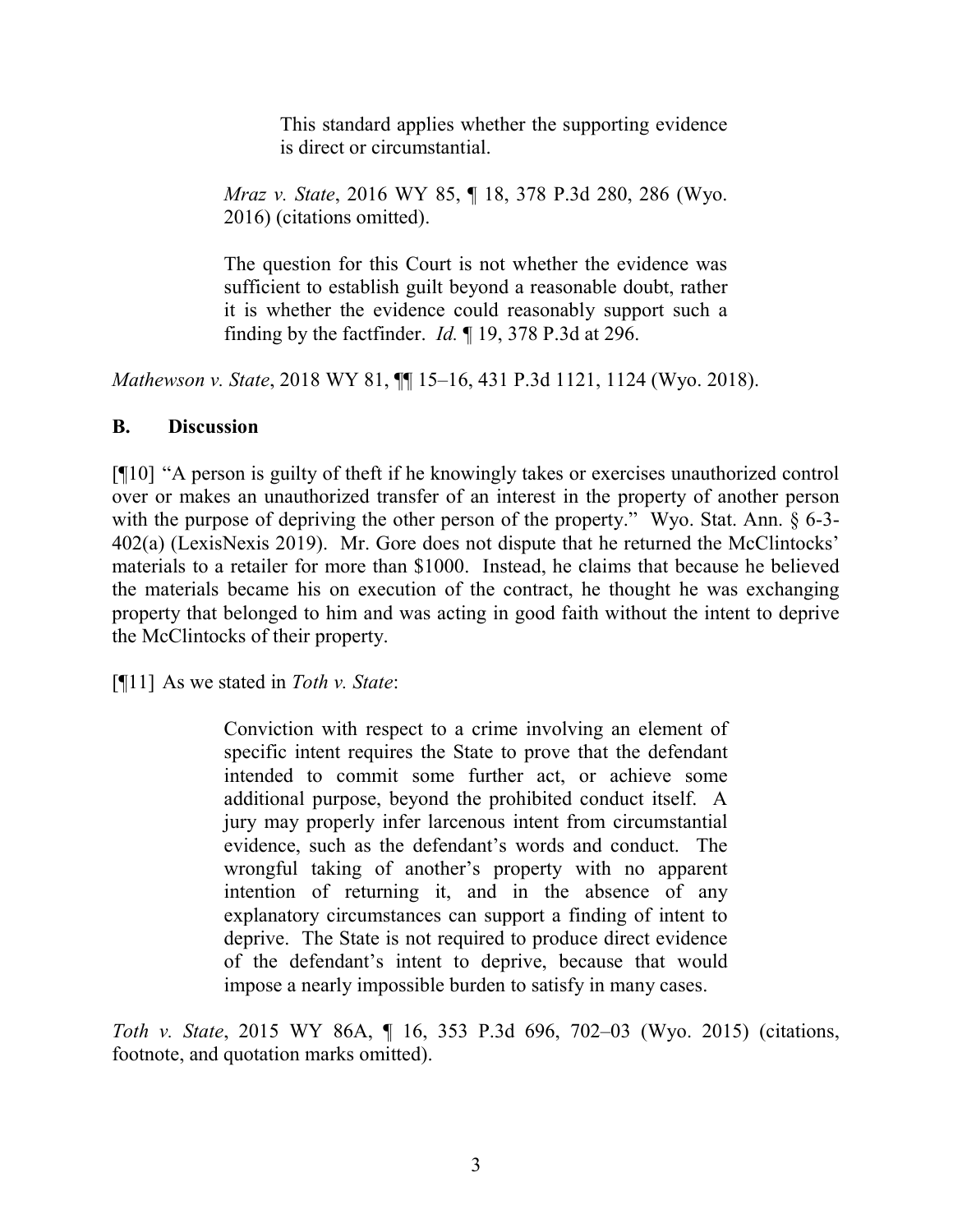[¶12] The district court rejected Mr. Gore's argument that "upon execution of the contract, the property in question became that of the defendant," finding it "makes no sense."<sup>3</sup> It is uncontested Mr. Gore agreed to use the McClintocks' materials in the renovation; the materials were removed the very night he was ordered to cease and desist work; and without the McClintocks' authorization, he exchanged them. "We examine and accept as true the State's evidence and all reasonable inferences which can be drawn from it," and "[w]e do not consider conflicting evidence presented by the defendant." Mathewson,  $\P$  15, 431 P.3d at 1124 (citations omitted). The court determined the property belonged to the McClintocks, Mr. Gore knew the property belonged to them, and despite that, he knowingly took the property, converted it to his own use, and deprived the owners of the use of the property. Evidence was sufficient for the district court to find that Mr. Gore knowingly took the McClintocks' property "with the purpose of depriving" them of their property. Wyo. Stat. Ann. § 6-3-402(a).

# II. Was an explicit finding of a common scheme required to aggregate the value of the stolen property?

[¶13] Mr. Gore next argues the district court erred when it failed to explicitly find that the items were stolen pursuant to a "common scheme or the same transaction" under Wyo. Stat. Ann. § 6-3-410 when it aggregated the value of the stolen property. Aggregation of the value of stolen property is governed by Wyo. Stat. Ann. 6-3-410:

> The amount of property involved in violations of W.S. 6-3- 402 through 6-3-404, 6-3-406 through 6-3-408 and 6-3-412 committed pursuant to a common scheme or the same transaction, whether the property is taken from the same person or different persons, **may be aggregated** in determining the value of the property.

Wyo. Stat. Ann. § 6-3-410 (LexisNexis 2019) (emphasis added). Whether the items were stolen pursuant to a common scheme "is a fact question that must be determined by the [factfinder]." *Brown v. State*, 2002 WY 61, ¶ 11, 44 P.3d 97, 100 (Wyo. 2002).

[¶14] Common scheme addresses the question of whether successive thefts over a period of time are pursuant to a single, continuous criminal plan. If a trier of fact determines a

 $\overline{a}$ 

<sup>&</sup>lt;sup>3</sup> To the extent the district court's finding reflects its assessment of Mr. Gore's credibility, "issues of credibility and the weight to be given to testimony are matters to be resolved by the trier of fact, not an appellate court. Thus, we may not substitute our judgment for that of a trial court with respect to issues concerning credibility." Levene v. Levene, 2014 WY 161, ¶ 18, 340 P.3d 270, 275 (Wyo. 2014) (citations omitted).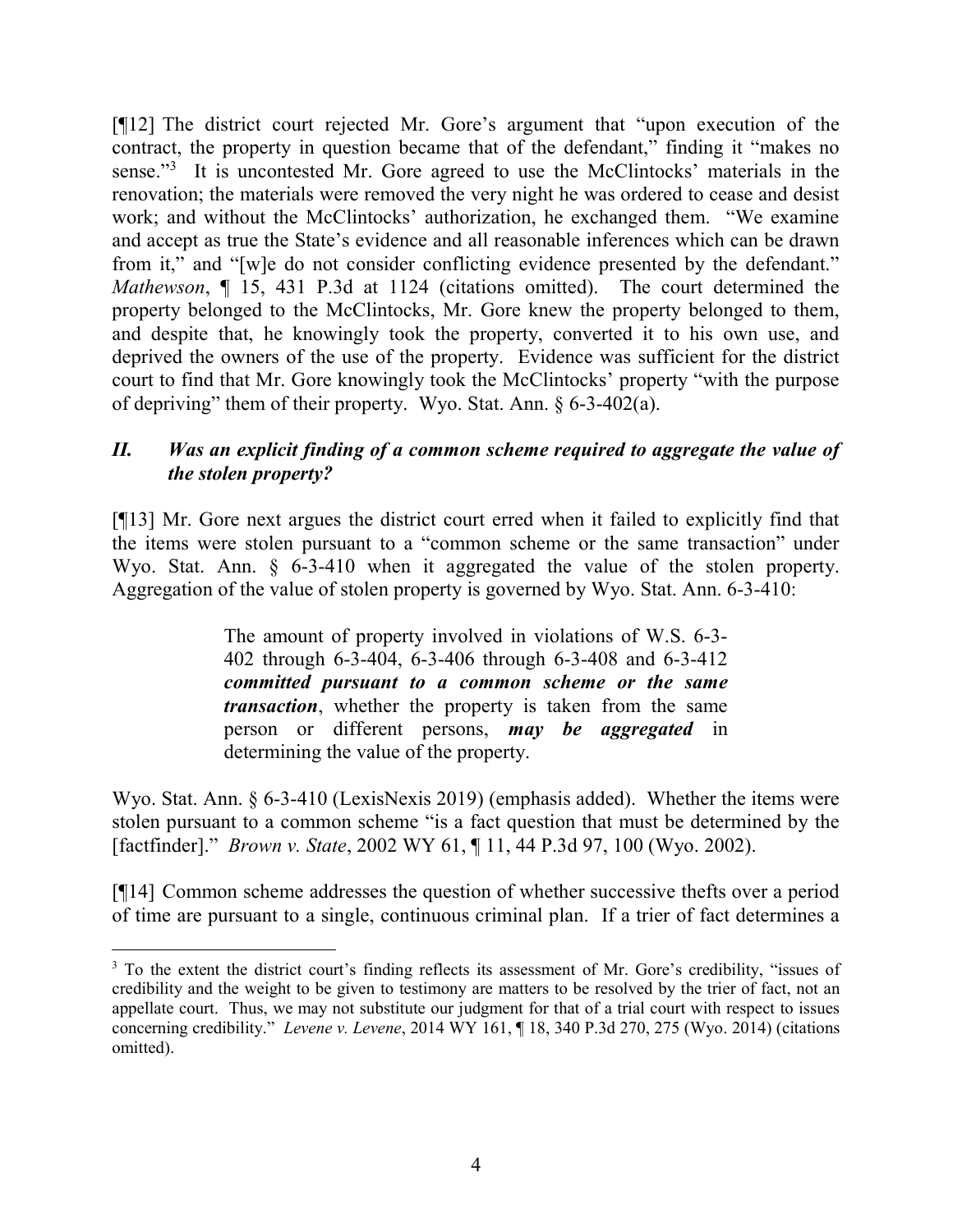series of thefts arise from such a plan, successive thefts are rendered a single theft. Peter G. Guthrie, Annotation, Series of Takings Over a Period of Time as Involving Single or Separate Larcenies, 53 A.L.R.3d 398 (1973).

> The premise of [common scheme or] the single larceny doctrine is that "[a] series of larcenous acts will be considered a single count of larceny if they 'are done pursuant to a single impulse and in execution of a general fraudulent scheme.'" The application of the doctrine is a fact specific analysis.

Moore v. Commonwealth, 722 S.E.2d 668, 672 (Va. Ct. App. 2012) (citations omitted).

[¶15] Mr. Gore does not argue the evidence was insufficient for the trial court to reasonably reach the conclusion that a common scheme existed. Rather, he claims the failure to make an explicit finding is error. Mr. Gore relies on *Brown v. State*, where we held the failure of the jury instructions to include the necessity of finding a "common scheme or the same transaction" was reversible error. *Brown*,  $\parallel$  12, 44 P.3d at 101. In that case, many items were stolen by different people from a department store at various times over a lengthy period. *Id.*  $\blacksquare$  11, 44 P.3d at 100. No single item was valued above the felony dollar amount.<sup>4</sup> Id. Because the existence of a common scheme must be proven beyond a reasonable doubt before aggregation can occur, we determined the district court erred when the jury was not so instructed. Id. ¶ 13, 44 P.3d at 101.

[¶16] Here, no instruction was necessary. The trial was to the district court, not a jury. A trial judge is presumed to know the law and to apply it properly. Walker v. Casto, 372 P.2d 438, 440 (Colo. 1962). "When the district court does not make specific factual findings, we will uphold its general ruling if the ruling is supported by any reasonable view of the evidence." Cohen v. State, 2008 WY 78, ¶ 22, 191 P.3d 956, 961 (Wyo. 2008). Other courts have held that "when a trial court makes no specific findings of fact, '[courts] will assume that the trial judge made those findings necessary to support the judgment."" Merchants Bank v. Head, 161 So. 3d 1151, 1154 (Ala. 2014) (citations omitted); see also Whitt v. State ex rel. Wright, 2001 WY 128, ¶ 12, 36 P.3d 617, 621 (Wyo. 2001) (citation omitted) ("[T]he findings of a trial judge concerning conclusions of law and disposition of the issues are presumptively correct . . . ."). "[T]his Court reviews a district court's findings and conclusions using a clearly erroneous standard for the factual findings and a *de novo* standard for the conclusions of law." Forbes  $v$  Forbes, 2015 WY 13, ¶ 22, 341 P.3d 1041, 1050 (Wyo. 2015) (citing Piroschak v. Whelan, 2005 WY 26, ¶ 7, 106 P.3d 887, 890 (Wyo. 2005); see also Gould v. Ochsner, 2015 WY 101, ¶ 30, 354 P.3d 965, 974 n.5 (Wyo. 2015)).

 $\overline{a}$ 

 $4$  At the time *Brown* was decided, the felony dollar amount for theft was \$500. Wyo. Stat. Ann. § 6-3-402(c)(i); Brown, ¶ 4, 44 P.3d at 99.